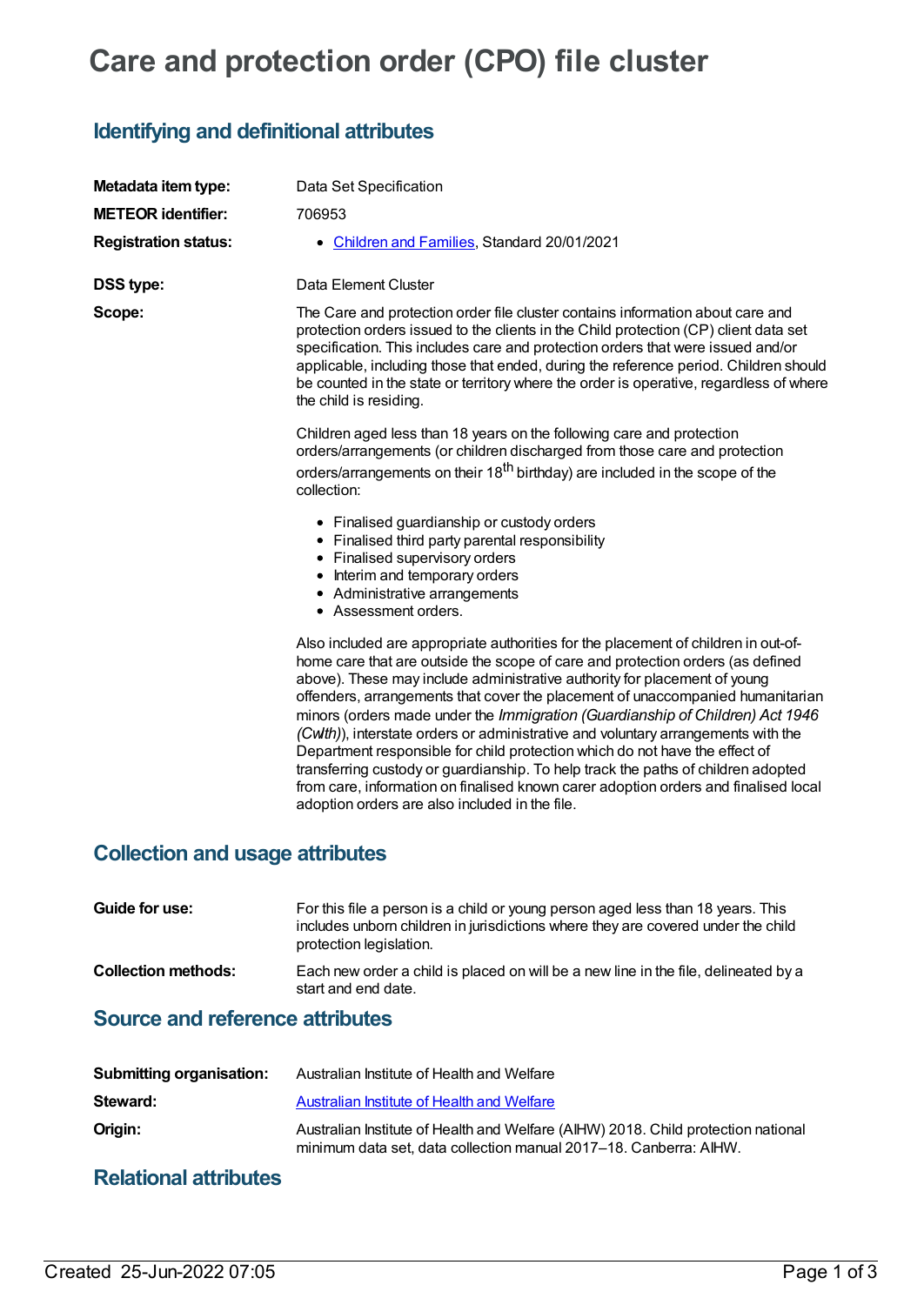**Related metadata references:**

Supersedes Care and [protection](https://meteor.aihw.gov.au/content/688438) order (CPO) file cluster

• [Children](https://meteor.aihw.gov.au/RegistrationAuthority/17) and Families, Superseded 20/01/2021

**Implementation in Data Set**

**Specifications:** Child [protection](https://meteor.aihw.gov.au/content/706929) NMDS 2017-18[Children](https://meteor.aihw.gov.au/RegistrationAuthority/17) and Families, Superseded 20/01/2021

*Implementation start date:* 01/07/2016 *Implementation end date:* 30/06/2018

Child [protection](https://meteor.aihw.gov.au/content/726951) NMDS 2018-19[Children](https://meteor.aihw.gov.au/RegistrationAuthority/17) and Families, Superseded 26/05/2021

*Implementation start date:* 01/07/2017

*Implementation end date:* 30/06/2019

Child [protection](https://meteor.aihw.gov.au/content/740158) NMDS 2019–2[0Children](https://meteor.aihw.gov.au/RegistrationAuthority/17) and Families, Superseded 03/11/2021

*Implementation start date:* 01/07/2018 *Implementation end date:* 30/06/2020

Child [protection](https://meteor.aihw.gov.au/content/748197) NMDS 2020–2[1Children](https://meteor.aihw.gov.au/RegistrationAuthority/17) and Families, Standard 03/11/2021

*Implementation start date:* 01/07/2019 *Implementation end date:* 30/06/2021

**Metadata items in this Data Set Specification** Show more detail